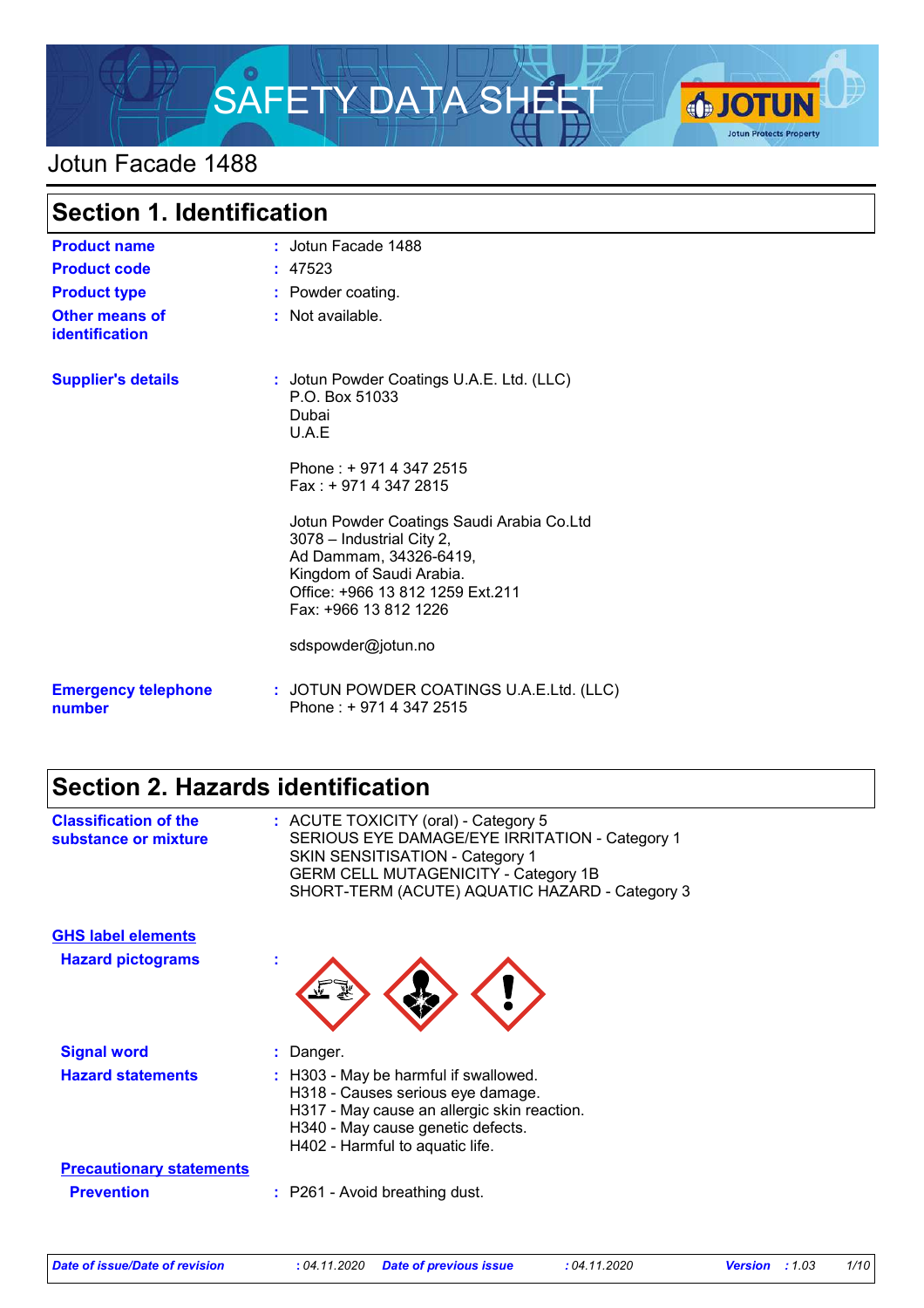### **Section 2. Hazards identification**

| <b>Response</b> | : P308 + P313 - IF exposed or concerned: Get medical attention.                                                                                                                                                   |
|-----------------|-------------------------------------------------------------------------------------------------------------------------------------------------------------------------------------------------------------------|
|                 | P301 + P312 - IF SWALLOWED: Call a POISON CENTER or physician if you feel<br>unwell.                                                                                                                              |
|                 | P302 + P352 - IF ON SKIN: Wash with plenty of soap and water.                                                                                                                                                     |
|                 | P333 + P313 - If skin irritation or rash occurs: Get medical attention.                                                                                                                                           |
|                 | P305 + P351 + P338 + P310 - IF IN EYES: Rinse cautiously with water for several<br>minutes. Remove contact lenses, if present and easy to do. Continue rinsing.<br>Immediately call a POISON CENTER or physician. |
| <b>Storage</b>  | : P405 - Store locked up.                                                                                                                                                                                         |
| <b>Disposal</b> | : P501 - Dispose of contents and container in accordance with all local, regional,<br>national and international regulations.                                                                                     |
|                 |                                                                                                                                                                                                                   |

**Other hazards which do not :** None known. **result in classification**

### **Section 3. Composition/information on ingredients**

| Substance/mixture     | : Mixture        |
|-----------------------|------------------|
| <b>Other means of</b> | : Not available. |
| <b>identification</b> |                  |

| <b>CAS number/other identifiers</b> |
|-------------------------------------|
|-------------------------------------|

| <b>CAS number</b>   | : Not applicable. |
|---------------------|-------------------|
| <b>EC</b> number    | : Mixture.        |
| <b>Product code</b> | : 47523           |
|                     |                   |

| <b>Ingredient name</b>                                              | $\frac{9}{6}$ | <b>CAS number</b> |
|---------------------------------------------------------------------|---------------|-------------------|
| $1,3,5$ -tris(oxiranylmethyl)-1,3,5-triazine-2,4,6(1h,3h,5h)-trione | <5            | 2451-62-9         |
| 2,4,8,10-tetraoxa-3,9-diphosphaspiro[5.5]undecane, 3,9-bis[2,4-bis] | '≥،           | l 26741-53-7      |
| $(1, 1$ -dimethylethyl)phenoxy]-                                    |               |                   |

**There are no additional ingredients present which, within the current knowledge of the supplier and in the concentrations applicable, are classified as hazardous to health or the environment and hence require reporting in this section.**

**Occupational exposure limits, if available, are listed in Section 8.**

### **Section 4. First aid measures**

#### **Description of necessary first aid measures**

| <b>Eye contact</b>  | : Get medical attention immediately. Call a poison center or physician. Immediately<br>flush eyes with plenty of water, occasionally lifting the upper and lower eyelids.<br>Check for and remove any contact lenses. Continue to rinse for at least 10 minutes.<br>Chemical burns must be treated promptly by a physician.                                                                                                                                                                                                                                                                                                                                                                                                                                                                                                                                                                                     |
|---------------------|-----------------------------------------------------------------------------------------------------------------------------------------------------------------------------------------------------------------------------------------------------------------------------------------------------------------------------------------------------------------------------------------------------------------------------------------------------------------------------------------------------------------------------------------------------------------------------------------------------------------------------------------------------------------------------------------------------------------------------------------------------------------------------------------------------------------------------------------------------------------------------------------------------------------|
| <b>Inhalation</b>   | : Get medical attention immediately. Call a poison center or physician. Remove<br>victim to fresh air and keep at rest in a position comfortable for breathing. If it is<br>suspected that fumes are still present, the rescuer should wear an appropriate mask<br>or self-contained breathing apparatus. If not breathing, if breathing is irregular or if<br>respiratory arrest occurs, provide artificial respiration or oxygen by trained personnel.<br>It may be dangerous to the person providing aid to give mouth-to-mouth<br>resuscitation. If unconscious, place in recovery position and get medical attention<br>immediately. Maintain an open airway. Loosen tight clothing such as a collar, tie,<br>belt or waistband. In case of inhalation of decomposition products in a fire,<br>symptoms may be delayed. The exposed person may need to be kept under<br>medical surveillance for 48 hours. |
| <b>Skin contact</b> | : Get medical attention immediately. Call a poison center or physician. Wash with<br>plenty of soap and water. Remove contaminated clothing and shoes. Wash<br>contaminated clothing thoroughly with water before removing it, or wear gloves.<br>Continue to rinse for at least 10 minutes. Chemical burns must be treated promptly<br>by a physician. In the event of any complaints or symptoms, avoid further exposure.<br>Wash clothing before reuse. Clean shoes thoroughly before reuse.                                                                                                                                                                                                                                                                                                                                                                                                                 |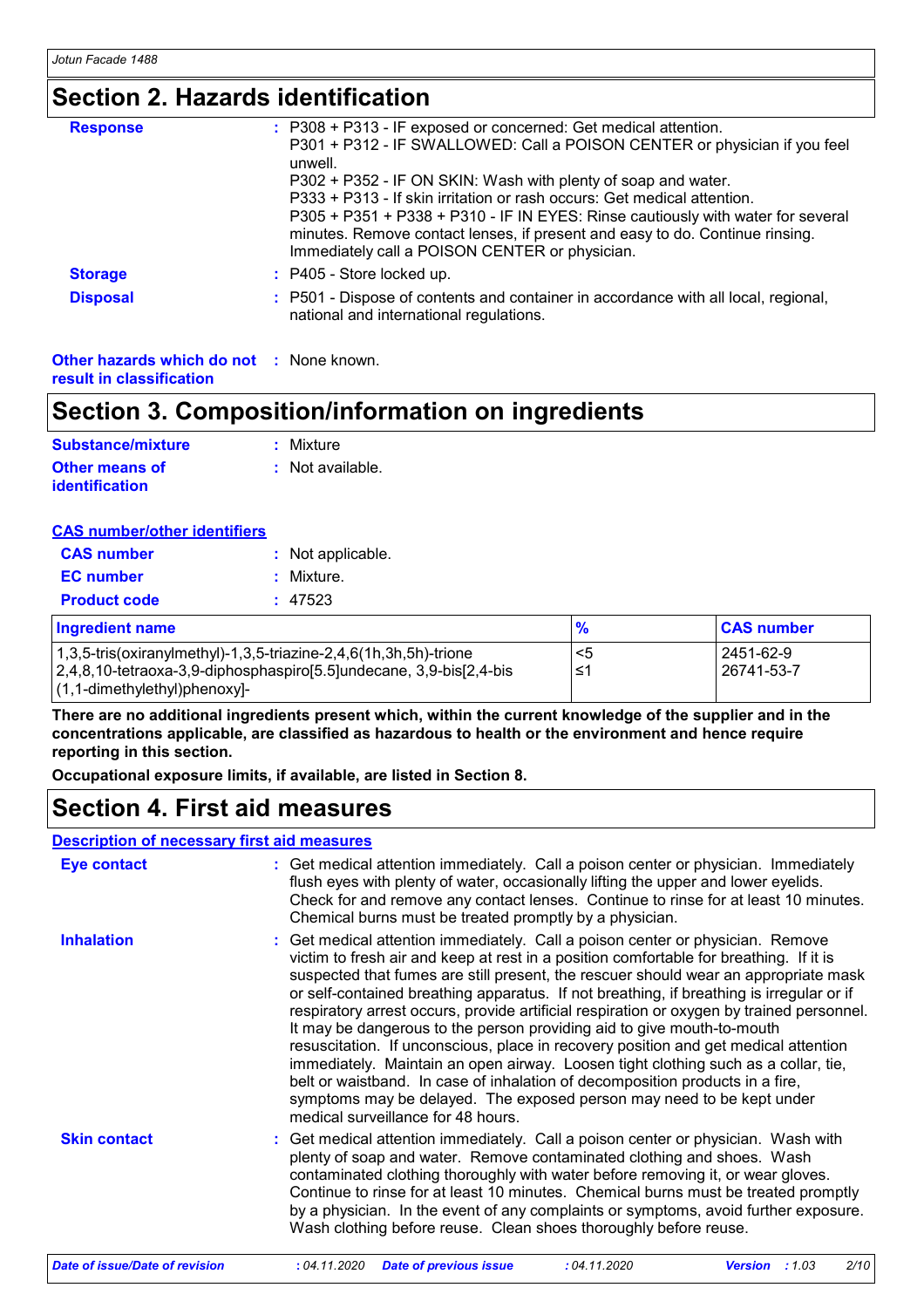## **Section 4. First aid measures**

| waistband. |
|------------|
|------------|

#### **Most important symptoms/effects, acute and delayed**

| <b>Potential acute health effects</b> |                                                                                                                                                                                                                                                                                                                                                                                                                 |
|---------------------------------------|-----------------------------------------------------------------------------------------------------------------------------------------------------------------------------------------------------------------------------------------------------------------------------------------------------------------------------------------------------------------------------------------------------------------|
| <b>Eye contact</b>                    | : Causes serious eye damage.                                                                                                                                                                                                                                                                                                                                                                                    |
| <b>Inhalation</b>                     | : No known significant effects or critical hazards.                                                                                                                                                                                                                                                                                                                                                             |
| <b>Skin contact</b>                   | : May cause an allergic skin reaction.                                                                                                                                                                                                                                                                                                                                                                          |
| <b>Ingestion</b>                      | : May be harmful if swallowed.                                                                                                                                                                                                                                                                                                                                                                                  |
| Over-exposure signs/symptoms          |                                                                                                                                                                                                                                                                                                                                                                                                                 |
| <b>Eye contact</b>                    | : Adverse symptoms may include the following:<br>pain<br>watering<br>redness                                                                                                                                                                                                                                                                                                                                    |
| <b>Inhalation</b>                     | : No specific data.                                                                                                                                                                                                                                                                                                                                                                                             |
| <b>Skin contact</b>                   | : Adverse symptoms may include the following:<br>pain or irritation<br>redness<br>blistering may occur                                                                                                                                                                                                                                                                                                          |
| <b>Ingestion</b>                      | : Adverse symptoms may include the following:<br>stomach pains                                                                                                                                                                                                                                                                                                                                                  |
|                                       | <b>Indication of immediate medical attention and special treatment needed, if necessary</b>                                                                                                                                                                                                                                                                                                                     |
| <b>Notes to physician</b>             | : In case of inhalation of decomposition products in a fire, symptoms may be delayed.<br>The exposed person may need to be kept under medical surveillance for 48 hours.                                                                                                                                                                                                                                        |
| <b>Specific treatments</b>            | : No specific treatment.                                                                                                                                                                                                                                                                                                                                                                                        |
| <b>Protection of first-aiders</b>     | : No action shall be taken involving any personal risk or without suitable training. If it<br>is suspected that fumes are still present, the rescuer should wear an appropriate<br>mask or self-contained breathing apparatus. It may be dangerous to the person<br>providing aid to give mouth-to-mouth resuscitation. Wash contaminated clothing<br>thoroughly with water before removing it, or wear gloves. |

**See toxicological information (Section 11)**

## **Section 5. Firefighting measures**

| <b>Extinguishing media</b>                           |                                                                 |
|------------------------------------------------------|-----------------------------------------------------------------|
| <b>Suitable extinguishing</b><br>media               | : Use an extinguishing agent suitable for the surrounding fire. |
| <b>Unsuitable extinguishing</b><br>media             | : None known.                                                   |
| <b>Specific hazards arising</b><br>from the chemical | : Fine dust clouds may form explosive mixtures with air.        |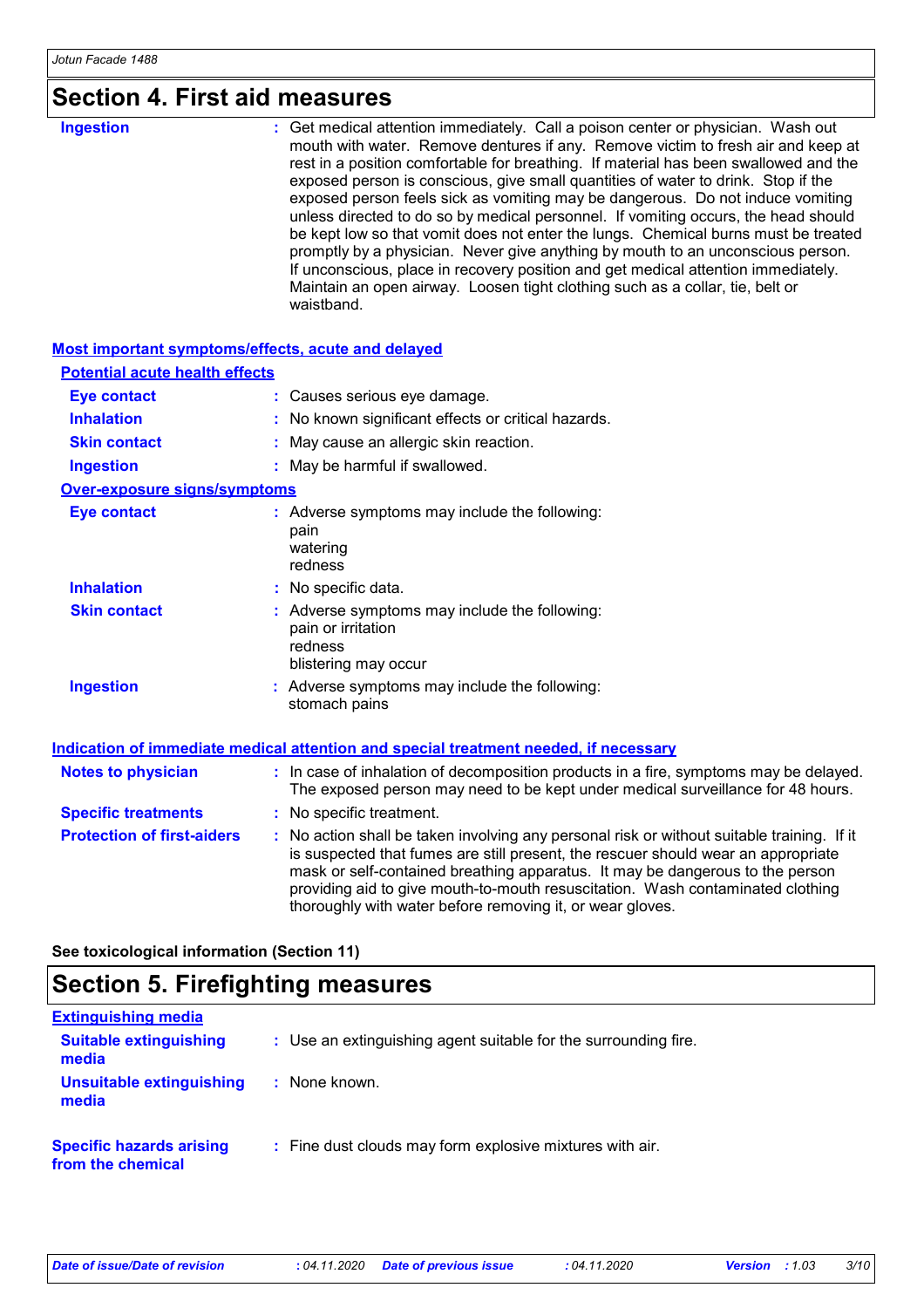## **Section 5. Firefighting measures**

| <b>Hazardous thermal</b><br>decomposition products       | : Decomposition products may include the following materials:<br>carbon dioxide<br>carbon monoxide<br>nitrogen oxides<br>sulfur oxides<br>metal oxide/oxides                                        |
|----------------------------------------------------------|-----------------------------------------------------------------------------------------------------------------------------------------------------------------------------------------------------|
| <b>Special protective actions</b><br>for fire-fighters   | : Promptly isolate the scene by removing all persons from the vicinity of the incident if<br>there is a fire. No action shall be taken involving any personal risk or without<br>suitable training. |
| <b>Special protective</b><br>equipment for fire-fighters | : Fire-fighters should wear appropriate protective equipment and self-contained<br>breathing apparatus (SCBA) with a full face-piece operated in positive pressure<br>mode.                         |

### **Section 6. Accidental release measures**

#### **Personal precautions, protective equipment and emergency procedures**

| For non-emergency<br>personnel                       | : No action shall be taken involving any personal risk or without suitable training.<br>Evacuate surrounding areas. Keep unnecessary and unprotected personnel from<br>entering. Do not touch or walk through spilt material. Provide adequate ventilation.<br>Wear appropriate respirator when ventilation is inadequate. Put on appropriate<br>personal protective equipment.                                                                        |
|------------------------------------------------------|--------------------------------------------------------------------------------------------------------------------------------------------------------------------------------------------------------------------------------------------------------------------------------------------------------------------------------------------------------------------------------------------------------------------------------------------------------|
|                                                      | For emergency responders : If specialised clothing is required to deal with the spillage, take note of any<br>information in Section 8 on suitable and unsuitable materials. See also the<br>information in "For non-emergency personnel".                                                                                                                                                                                                             |
| <b>Environmental precautions</b>                     | : Avoid dispersal of spilt material and runoff and contact with soil, waterways, drains<br>and sewers. Inform the relevant authorities if the product has caused environmental<br>pollution (sewers, waterways, soil or air). Water polluting material. May be harmful<br>to the environment if released in large quantities.                                                                                                                          |
| Methods and material for containment and cleaning up |                                                                                                                                                                                                                                                                                                                                                                                                                                                        |
| <b>Small spill</b>                                   | : Move containers from spill area. Avoid dust generation. Do not dry sweep.<br>Vacuum dust with equipment fitted with a HEPA filter and place in a closed, labeled<br>waste container. Place spilled material in a designated, labeled waste container.<br>Dispose of via a licensed waste disposal contractor.                                                                                                                                        |
| <b>Large spill</b>                                   | : Move containers from spill area. Approach the release from upwind. Prevent entry<br>into sewers, water courses, basements or confined areas. Avoid dust generation.<br>Do not dry sweep. Vacuum dust with equipment fitted with a HEPA filter and place<br>in a closed, labeled waste container. Dispose of via a licensed waste disposal<br>contractor. Note: see Section 1 for emergency contact information and Section 13<br>for waste disposal. |

## **Section 7. Handling and storage**

| <b>Precautions for safe handling</b> |                                                                                                                                                                                                                                                                                                                                                                                                                                                                                                                                                                                                                                                                                                                                                                                                                    |
|--------------------------------------|--------------------------------------------------------------------------------------------------------------------------------------------------------------------------------------------------------------------------------------------------------------------------------------------------------------------------------------------------------------------------------------------------------------------------------------------------------------------------------------------------------------------------------------------------------------------------------------------------------------------------------------------------------------------------------------------------------------------------------------------------------------------------------------------------------------------|
| <b>Protective measures</b>           | : Put on appropriate personal protective equipment (see Section 8). Persons with a<br>history of skin sensitization problems should not be employed in any process in<br>which this product is used. Avoid exposure - obtain special instructions before use.<br>Do not handle until all safety precautions have been read and understood. Do not<br>get in eyes or on skin or clothing. Do not ingest. Avoid release to the environment.<br>If during normal use the material presents a respiratory hazard, use only with<br>adequate ventilation or wear appropriate respirator. Keep in the original container or<br>an approved alternative made from a compatible material, kept tightly closed when<br>not in use. Empty containers retain product residue and can be hazardous. Do not<br>reuse container. |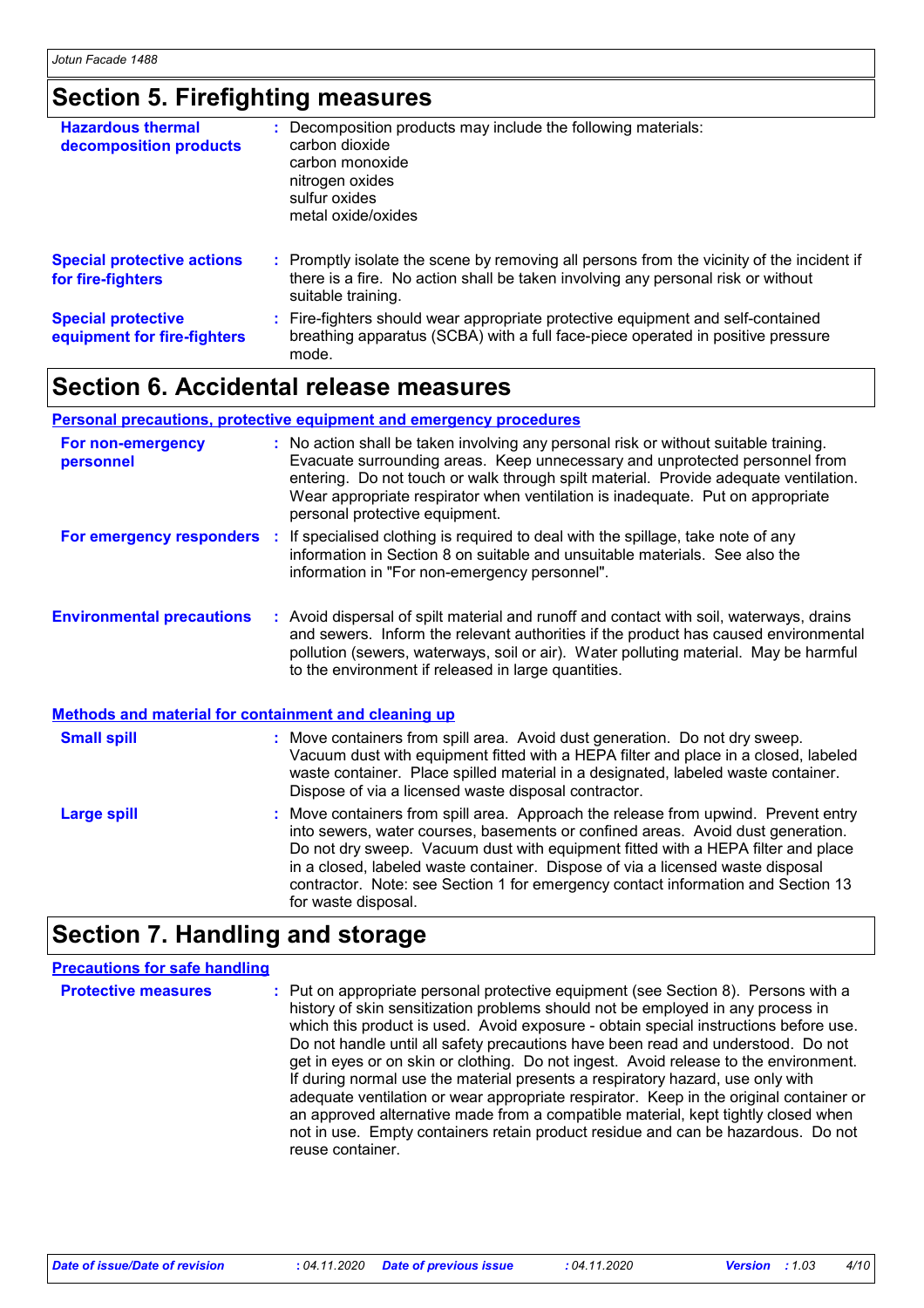# **Section 7. Handling and storage**

| <b>Advice on general</b><br>occupational hygiene                                 | : Eating, drinking and smoking should be prohibited in areas where this material is<br>handled, stored and processed. Workers should wash hands and face before<br>eating, drinking and smoking. Remove contaminated clothing and protective<br>equipment before entering eating areas. See also Section 8 for additional<br>information on hygiene measures.                                                                                                                                                                                                                                        |
|----------------------------------------------------------------------------------|------------------------------------------------------------------------------------------------------------------------------------------------------------------------------------------------------------------------------------------------------------------------------------------------------------------------------------------------------------------------------------------------------------------------------------------------------------------------------------------------------------------------------------------------------------------------------------------------------|
| <b>Conditions for safe storage,</b><br>including any<br><b>incompatibilities</b> | : Store in accordance with local regulations. Store in original container protected<br>from direct sunlight in a dry, cool and well-ventilated area, away from incompatible<br>materials (see Section 10) and food and drink. Store locked up. Keep container<br>tightly closed and sealed until ready for use. Containers that have been opened<br>must be carefully resealed and kept upright to prevent leakage. Do not store in<br>unlabelled containers. Use appropriate containment to avoid environmental<br>contamination. See Section 10 for incompatible materials before handling or use. |

### **Section 8. Exposure controls/personal protection**

#### **Control parameters**

#### **Occupational exposure limits**

| <b>Ingredient name</b>                                                      | <b>Exposure limits</b>                                                       |
|-----------------------------------------------------------------------------|------------------------------------------------------------------------------|
| $(1,3,5\text{-}$ tris(oxiranylmethyl)-1,3,5-triazine-2,4,6(1h,3h,5h)-trione | ACGIH TLV (United States, 3/2018).<br>TWA: $0.05$ mg/m <sup>3</sup> 8 hours. |

Dust Limit : 10 mg/m<sup>3</sup> (TWA of total inhalable dust) and 4 mg/m<sup>3</sup> (TWA of respirable)

| <b>Appropriate engineering</b>                   | : If user operations generate dust, fumes, gas, vapour or mist, use process                                                                                                                                                                                                                                                                                                                                                                                                                                                                                                                                                                                                                                                                                                                                                       |
|--------------------------------------------------|-----------------------------------------------------------------------------------------------------------------------------------------------------------------------------------------------------------------------------------------------------------------------------------------------------------------------------------------------------------------------------------------------------------------------------------------------------------------------------------------------------------------------------------------------------------------------------------------------------------------------------------------------------------------------------------------------------------------------------------------------------------------------------------------------------------------------------------|
| controls                                         | enclosures, local exhaust ventilation or other engineering controls to keep worker<br>exposure to airborne contaminants below any recommended or statutory limits.                                                                                                                                                                                                                                                                                                                                                                                                                                                                                                                                                                                                                                                                |
| <b>Environmental exposure</b><br><b>controls</b> | : Emissions from ventilation or work process equipment should be checked to ensure<br>they comply with the requirements of environmental protection legislation. In some<br>cases, fume scrubbers, filters or engineering modifications to the process<br>equipment will be necessary to reduce emissions to acceptable levels.                                                                                                                                                                                                                                                                                                                                                                                                                                                                                                   |
| <b>Individual protection measures</b>            |                                                                                                                                                                                                                                                                                                                                                                                                                                                                                                                                                                                                                                                                                                                                                                                                                                   |
| <b>Hygiene measures</b>                          | : Wash hands, forearms and face thoroughly after handling chemical products, before<br>eating, smoking and using the lavatory and at the end of the working period.<br>Appropriate techniques should be used to remove potentially contaminated clothing.<br>Contaminated work clothing should not be allowed out of the workplace. Wash<br>contaminated clothing before reusing. Ensure that eyewash stations and safety<br>showers are close to the workstation location.                                                                                                                                                                                                                                                                                                                                                       |
| <b>Eye/face protection</b>                       | Safety eyewear complying to EN 166 should be used when a risk assessment<br>indicates this is necessary to avoid exposure to liquid splashes, mists, gases or<br>dusts. If contact is possible, the following protection should be worn, unless the<br>assessment indicates a higher degree of protection: chemical splash goggles and/<br>or face shield. If inhalation hazards exist, a full-face respirator may be required<br>instead.                                                                                                                                                                                                                                                                                                                                                                                        |
| <b>Skin protection</b>                           |                                                                                                                                                                                                                                                                                                                                                                                                                                                                                                                                                                                                                                                                                                                                                                                                                                   |
| <b>Hand protection</b>                           | There is no one glove material or combination of materials that will give unlimited<br>resistance to any individual or combination of chemicals.<br>The breakthrough time must be greater than the end use time of the product.<br>The instructions and information provided by the glove manufacturer on use,<br>storage, maintenance and replacement must be followed.<br>Gloves should be replaced regularly and if there is any sign of damage to the glove<br>material.<br>Always ensure that gloves are free from defects and that they are stored and used<br>correctly.<br>The performance or effectiveness of the glove may be reduced by physical/chemical<br>damage and poor maintenance.<br>Barrier creams may help to protect the exposed areas of the skin but should not be<br>applied once exposure has occurred. |
| Date of issue/Date of revision                   | : 04.11.2020<br>: 04.11.2020<br>5/10<br><b>Date of previous issue</b><br><b>Version</b> : $1.03$                                                                                                                                                                                                                                                                                                                                                                                                                                                                                                                                                                                                                                                                                                                                  |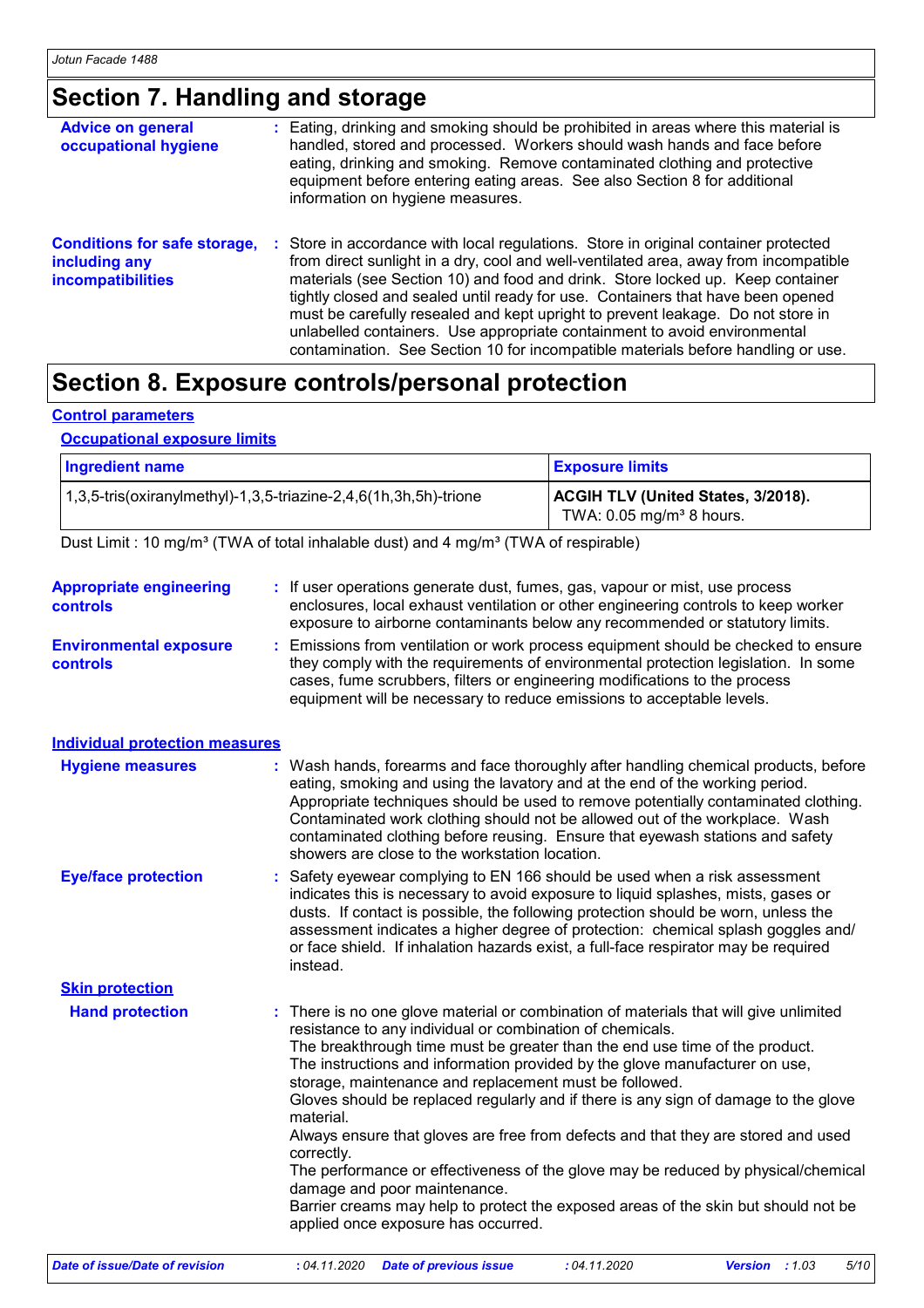## **Section 8. Exposure controls/personal protection**

|                               | Wear suitable gloves tested to EN374.<br>Recommended, gloves(breakthrough time) > 8 hours: PVC, nitrile rubber, neoprene<br>May be used, gloves(breakthrough time) 4 - 8 hours: polyvinyl alcohol (PVA)                                          |
|-------------------------------|--------------------------------------------------------------------------------------------------------------------------------------------------------------------------------------------------------------------------------------------------|
| <b>Body protection</b>        | : Personal protective equipment for the body should be selected based on the task<br>being performed and the risks involved and should be approved by a specialist<br>before handling this product.                                              |
| <b>Other skin protection</b>  | : Appropriate footwear and any additional skin protection measures should be<br>selected based on the task being performed and the risks involved and should be<br>approved by a specialist before handling this product.                        |
| <b>Respiratory protection</b> | : If workers are exposed to concentrations above the exposure limit, they must use a<br>respirator according to EN 140. If dust is generated and ventilation is inadequate,<br>use respirator that will protect against dust/mist. (FFP2 / N95). |

## **Section 9. Physical and chemical properties**

| <b>Appearance</b>                                 |   |                                                                |
|---------------------------------------------------|---|----------------------------------------------------------------|
| <b>Physical state</b>                             |   | : Solid. Powder.                                               |
| <b>Colour</b>                                     |   | Various                                                        |
| <b>Odour</b>                                      |   | Odourless.                                                     |
| <b>Odour threshold</b>                            |   | Not applicable.                                                |
| pH                                                |   | Not applicable.                                                |
| <b>Melting point (dust)</b>                       |   | : $85 - 115$ °C                                                |
| <b>Boiling point</b>                              | ÷ | Not applicable.                                                |
| <b>Flash point</b>                                |   | Not applicable.                                                |
| <b>Evaporation rate</b>                           |   | Not applicable.                                                |
| <b>Flammability (solid, gas)</b>                  |   | : Fine dust clouds may form explosive mixtures with air.       |
| <b>Lower explosion limit (dust)</b>               |   | : $30$ g/m <sup>3</sup> (EN 14034-3)                           |
| <b>Minimum ignition energy</b><br>(mJ)            |   | $: 10 - 30$ (EN 13821)                                         |
| <b>Vapour pressure</b>                            |   | : Not applicable.                                              |
| <b>Vapour density</b>                             |   | Not applicable.                                                |
| <b>Density</b>                                    |   | 1.2 to 1.9 $g/cm^{3}$                                          |
| <b>Solubility</b>                                 |   | Insoluble in the following materials: cold water and hot water |
| <b>Partition coefficient: n-</b><br>octanol/water |   | : Not applicable.                                              |
| <b>Auto-ignition temperature</b>                  |   | $: 9400^{\circ}$ C                                             |
| <b>Decomposition temperature</b>                  |   | : $230^{\circ}$ C (446 $^{\circ}$ F)                           |
| <b>Viscosity</b>                                  |   | Not applicable.                                                |

# **Section 10. Stability and reactivity**

| <b>Reactivity</b>                            | : Fine dust clouds may form explosive mixtures with air.                                                                                                   |  |  |  |  |
|----------------------------------------------|------------------------------------------------------------------------------------------------------------------------------------------------------------|--|--|--|--|
| <b>Chemical stability</b>                    | : The product is stable.                                                                                                                                   |  |  |  |  |
| <b>Possibility of hazardous</b><br>reactions | : Under normal conditions of storage and use, hazardous reactions will not occur.                                                                          |  |  |  |  |
| <b>Conditions to avoid</b>                   | : Avoid the creation of dust when handling and avoid all possible sources of ignition<br>(spark or flame).                                                 |  |  |  |  |
|                                              | Take precautionary measures against electrostatic discharges.                                                                                              |  |  |  |  |
|                                              | To avoid fire or explosion, dissipate static electricity during transfer by earthing and<br>bonding containers and equipment before transferring material. |  |  |  |  |
|                                              | Prevent dust accumulation.                                                                                                                                 |  |  |  |  |
| <b>Incompatible materials</b>                | : No specific data.                                                                                                                                        |  |  |  |  |
| <b>Hazardous decomposition</b><br>products   | : Under normal conditions of storage and use, hazardous decomposition products<br>should not be produced.                                                  |  |  |  |  |
| Date of issue/Date of revision               | <b>Date of previous issue</b><br>6/10<br>:04.11.2020<br>: 04.11.2020<br><b>Version</b><br>:1.03                                                            |  |  |  |  |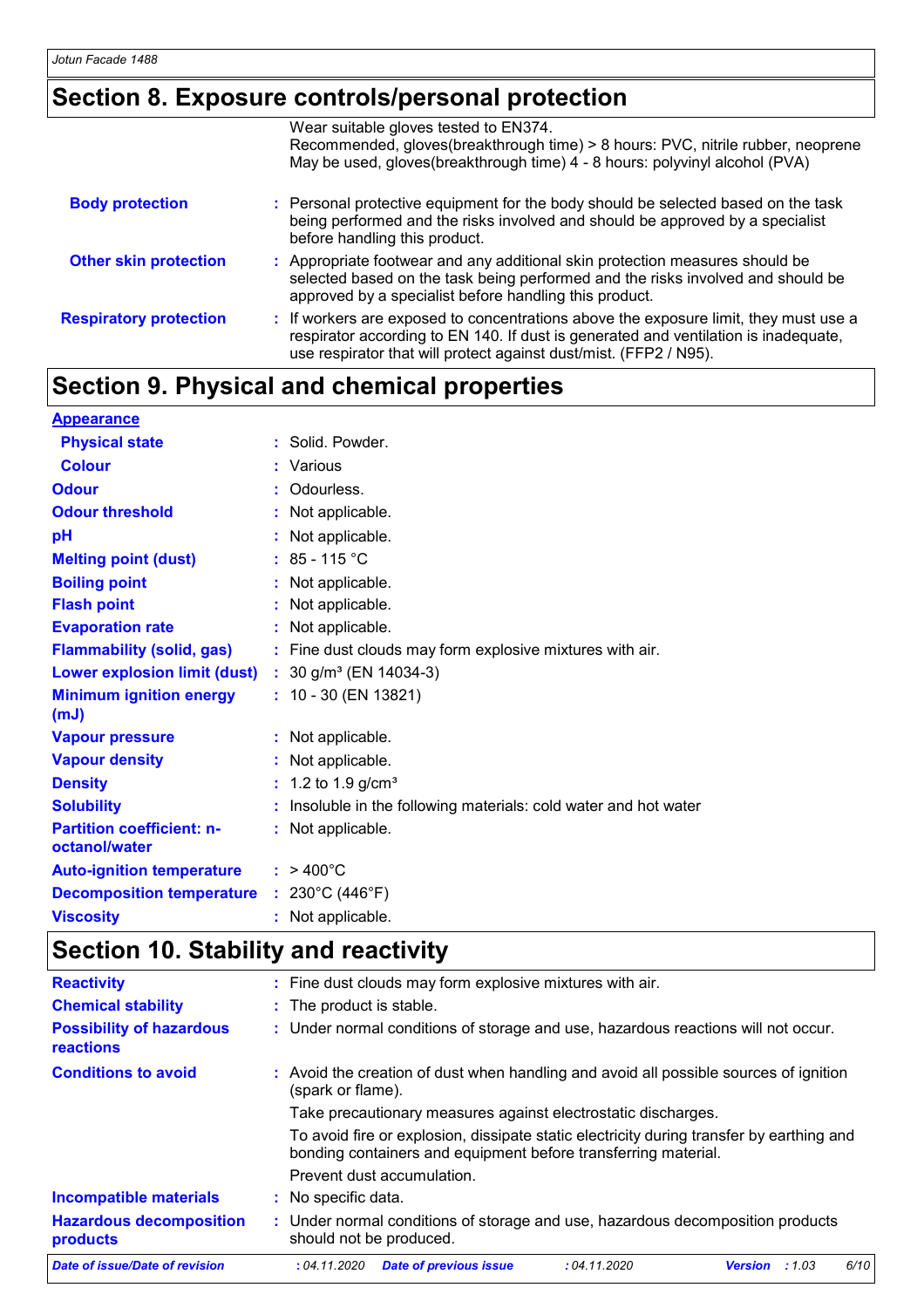## **Section 10. Stability and reactivity**

| $(1,3,5\text{-tris}(\text{oxirany}(\text{method})))$<br>$\left[-1, 3, 5\right]$ -triazine-2,4,6(1h,3h,<br>5h)-trione | LD50 Oral | Rat | 138 mg/kg |  |
|----------------------------------------------------------------------------------------------------------------------|-----------|-----|-----------|--|

#### **Irritation/Corrosion**

| <b>Product/ingredient name</b>                                                                                      | <b>Result</b>          | <b>Species</b>                       | <b>Score</b> | <b>Exposure</b>   | <b>Observation</b> |
|---------------------------------------------------------------------------------------------------------------------|------------------------|--------------------------------------|--------------|-------------------|--------------------|
| $(1,3,5\text{-tris}(oxiranylmethyl))$<br>$\left[-1, 3, 5\right]$ -triazine-2,4,6(1h,3h,<br>5h)-trione               | Eyes - Severe irritant | Rabbit                               |              | 100<br>milligrams |                    |
|                                                                                                                     | Eyes - Irritant        | l Mammal -<br>species<br>unspecified |              |                   |                    |
| $ 2,4,8,10$ -tetraoxa-<br>3,9-diphosphaspiro[5.5]<br>undecane, 3,9-bis[2,4-bis]<br>$(1, 1$ -dimethylethyl)phenoxy]- | Skin - Severe irritant | Rabbit                               |              | 0.5 Grams         |                    |

#### **Sensitisation**

| <b>Product/ingredient name</b>                                           | <b>Route of</b><br><b>exposure</b> | <b>Species</b>                  | <b>Result</b> |
|--------------------------------------------------------------------------|------------------------------------|---------------------------------|---------------|
| 1,3,5-tris(oxiranylmethyl)<br>-1,3,5-triazine-2,4,6(1h,3h,<br>5h)-trione | skin                               | Mammal - species<br>unspecified | Sensitising   |

#### **Mutagenicity**

Not available.

#### **Carcinogenicity**

Not available.

#### **Reproductive toxicity**

Not available.

#### **Teratogenicity**

Not available.

#### **Specific target organ toxicity (single exposure)**

Not available.

#### **Specific target organ toxicity (repeated exposure)**

| <b>Name</b>                                                          | <b>Category</b> | <b>Boute of</b><br><b>Exposure</b> | <b>Target organs</b> |
|----------------------------------------------------------------------|-----------------|------------------------------------|----------------------|
| 1,3,5-tris(oxiranylmethyl)-1,3,5-triazine-2,4,6(1h,3h,5h)-<br>trione | Category 2      | Not determined                     | l Not determined     |

#### **Aspiration hazard**

Not available.

#### **Information on likely routes :** Not available. **of exposure**

| <b>Potential acute health effects</b> |                                                     |  |  |
|---------------------------------------|-----------------------------------------------------|--|--|
| <b>Eye contact</b>                    | : Causes serious eye damage.                        |  |  |
| <b>Inhalation</b>                     | : No known significant effects or critical hazards. |  |  |
| <b>Skin contact</b>                   | : May cause an allergic skin reaction.              |  |  |
| <b>Ingestion</b>                      | : May be harmful if swallowed.                      |  |  |

#### **Symptoms related to the physical, chemical and toxicological characteristics**

| Date of issue/Date of revision | : 04.11.2020 |
|--------------------------------|--------------|
|                                |              |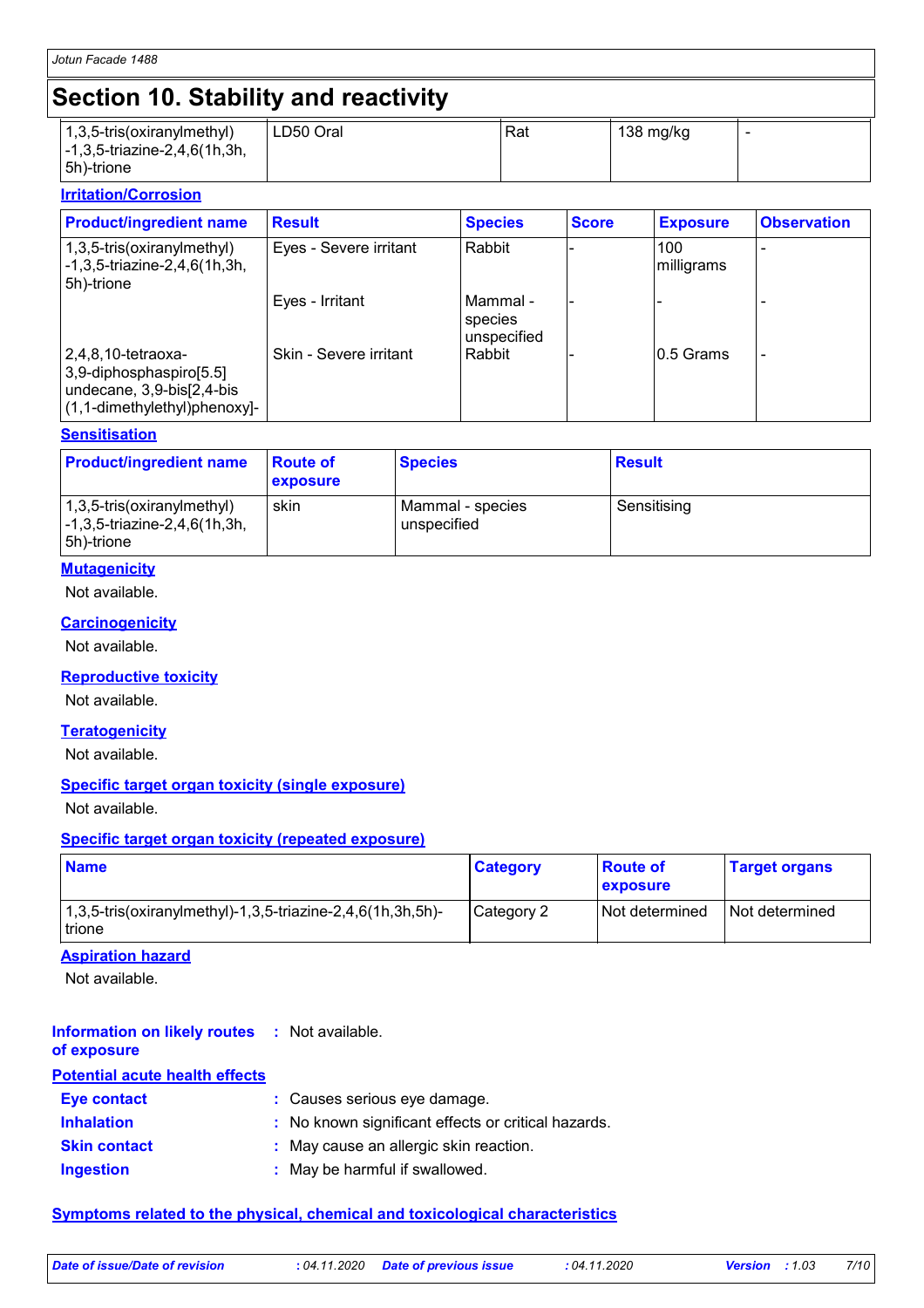## **Section 11. Toxicological information**

| <b>Eye contact</b>  | : Adverse symptoms may include the following:<br>pain<br>watering<br>redness                           |
|---------------------|--------------------------------------------------------------------------------------------------------|
| <b>Inhalation</b>   | : No specific data.                                                                                    |
| <b>Skin contact</b> | : Adverse symptoms may include the following:<br>pain or irritation<br>redness<br>blistering may occur |
| <b>Ingestion</b>    | : Adverse symptoms may include the following:<br>stomach pains                                         |

|                                                   | Delayed and immediate effects as well as chronic effects from short and long-term exposure               |
|---------------------------------------------------|----------------------------------------------------------------------------------------------------------|
| <b>Short term exposure</b>                        |                                                                                                          |
| <b>Potential immediate</b><br><b>effects</b>      | : Not available.                                                                                         |
| <b>Potential delayed effects : Not available.</b> |                                                                                                          |
| <b>Long term exposure</b>                         |                                                                                                          |
| <b>Potential immediate</b><br><b>effects</b>      | $:$ Not available.                                                                                       |
| <b>Potential delayed effects : Not available.</b> |                                                                                                          |
| <b>Potential chronic health effects</b>           |                                                                                                          |
| Not available.                                    |                                                                                                          |
| <b>General</b>                                    | : Once sensitized, a severe allergic reaction may occur when subsequently exposed<br>to very low levels. |
| <b>Carcinogenicity</b>                            | : No known significant effects or critical hazards.                                                      |
| <b>Mutagenicity</b>                               | : May cause genetic defects.                                                                             |
| <b>Teratogenicity</b>                             | : No known significant effects or critical hazards.                                                      |
| <b>Developmental effects</b>                      | : No known significant effects or critical hazards.                                                      |
| <b>Fertility effects</b>                          | : No known significant effects or critical hazards.                                                      |

#### **Numerical measures of toxicity**

### **Acute toxicity estimates**

| Route                | <b>ATE value</b> |
|----------------------|------------------|
| Oral                 | 2341.86 mg/kg    |
| Inhalation (vapours) | 70.26 mg/l       |

### **Section 12. Ecological information**

#### **Toxicity**

Not available.

#### **Persistence and degradability**

Not available.

#### **Bioaccumulative potential**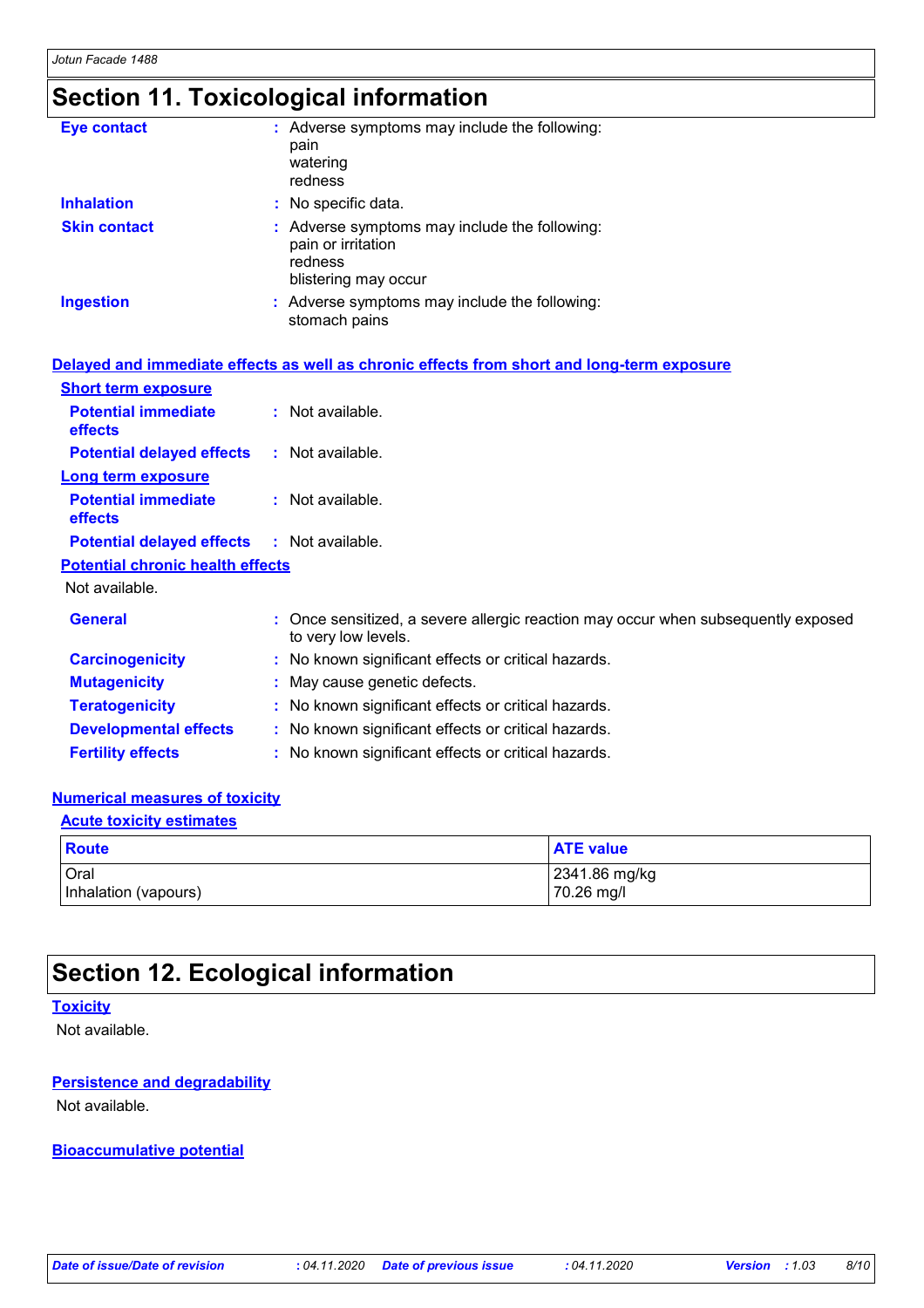### **Section 12. Ecological information**

| <b>Product/ingredient name</b>                                                                                          | $\mathsf{LogP}_\mathsf{ow}$ | <b>BCF</b> | <b>Potential</b> |
|-------------------------------------------------------------------------------------------------------------------------|-----------------------------|------------|------------------|
| $(1,3,5\text{-tris}(\text{oxirany}(\text{method}))$<br>$\left[-1, 3, 5\right]$ -triazine-2,4,6(1h,3h,<br>$ 5h)$ -trione | $-0.8$                      |            | low              |

#### **Mobility in soil**

| <b>Soil/water partition</b> | : Not available. |
|-----------------------------|------------------|
| <b>coefficient (Koc)</b>    |                  |

**Other adverse effects** : No known significant effects or critical hazards.

### **Section 13. Disposal considerations**

#### The generation of waste should be avoided or minimised wherever possible. Disposal of this product, solutions and any by-products should at all times comply with the requirements of environmental protection and waste disposal legislation and any regional local authority requirements. Dispose of surplus and nonrecyclable products via a licensed waste disposal contractor. Waste should not be disposed of untreated to the sewer unless fully compliant with the requirements of all authorities with jurisdiction. Waste packaging should be recycled. Incineration or landfill should only be considered when recycling is not feasible. This material and its container must be disposed of in a safe way. Care should be taken when handling emptied containers that have not been cleaned or rinsed out. Empty containers or liners may retain some product residues. Avoid dispersal of spilt material and runoff and contact with soil, waterways, drains and sewers. **Disposal methods :**

## **Section 14. Transport information**

|                                      | <b>ADR/RID</b>           | <b>IMDG</b>              | <b>IATA</b>              |
|--------------------------------------|--------------------------|--------------------------|--------------------------|
| <b>UN number</b>                     | Not regulated.           | Not regulated.           | Not regulated.           |
| <b>UN proper</b><br>shipping name    | $\overline{\phantom{a}}$ | $\blacksquare$           | ۰                        |
| <b>Transport hazard</b><br>class(es) | $\blacksquare$           | ٠                        | ٠                        |
| <b>Packing group</b>                 | $\blacksquare$           | $\overline{\phantom{a}}$ | $\overline{\phantom{a}}$ |
| <b>Environmental</b><br>hazards      | No.                      | No.                      | No.                      |
| <b>Additional</b><br>information     | ۰                        | $\blacksquare$           | ۰                        |

**Special precautions for user Transport within user's premises:** always transport in closed containers that are **:** upright and secure. Ensure that persons transporting the product know what to do in the event of an accident or spillage.

**Transport in bulk according :** Not available. **to Annex II of Marpol and the IBC Code**